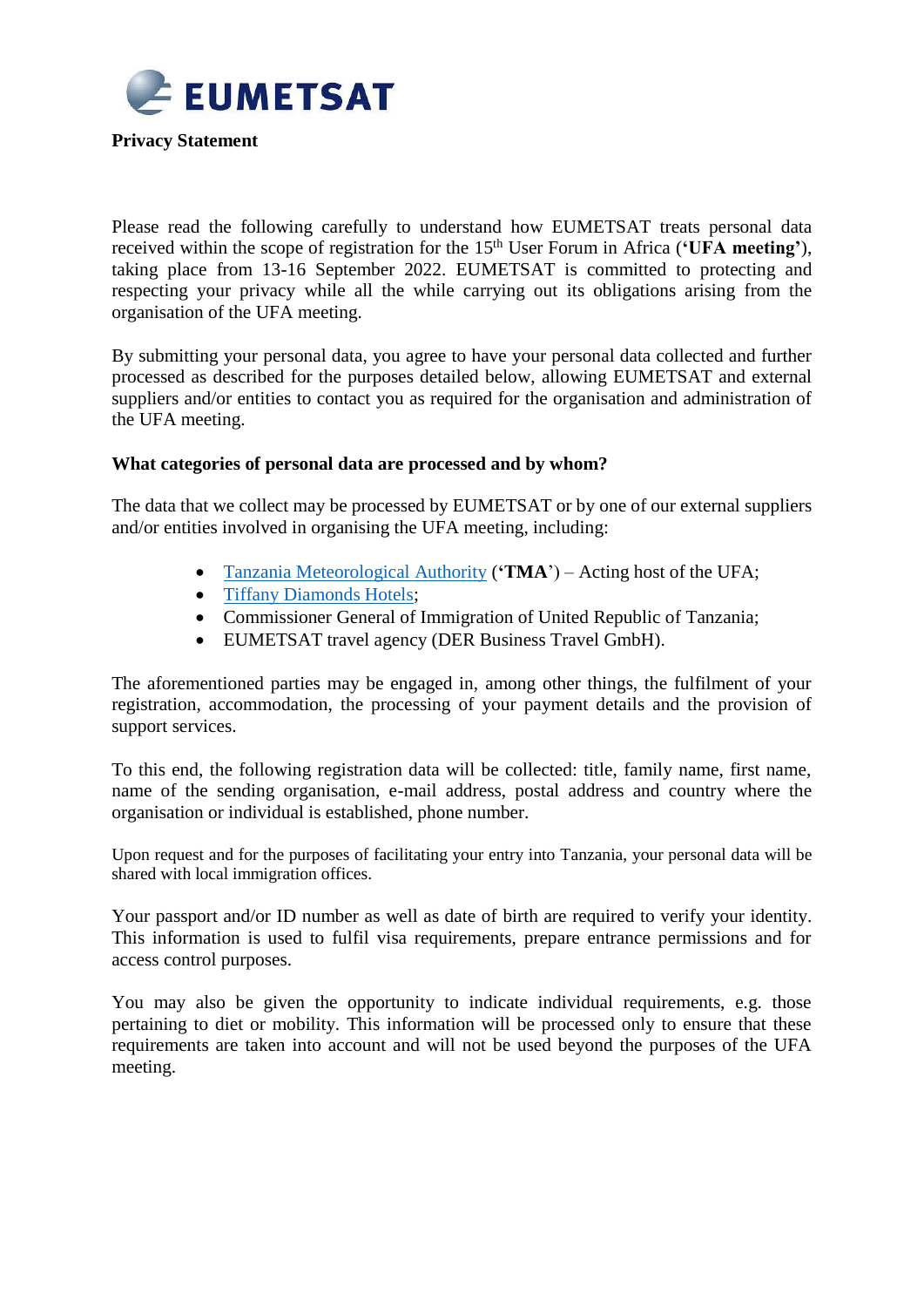

# **When will personal data be disclosed to third parties?**

EUMETSAT may be under a duty to disclose or share your personal data in order to comply with certain legal obligations, in which case we will take the necessary steps to keep you informed.

EUMETSAT may only share your personal data with external suppliers and/or entities for purposes pertaining to the organisation of the UFA meeting and provided such suppliers and organisations have in place comparable safeguards for the protection of personal data.

Your basic contact details (title, family name, first name, name of the sending organisation) will be placed on an attendee list. This list may be provided to all UFA meeting participants (electronically and in paper) for the purposes of networking and arranging side-meetings. If you do not wish to be included on such a list, please indicate this at the time of registration by sending an email to [ufa@eumetsat.int.](mailto:ufa@eumetsat.int) The attendee list will also be published as part of the final UFA report published in follow up to the UFA meeting.

# **How does EUMETSAT protect and safeguard your personal data?**

Personal data is processed pursuant to the principles set out in EUMETSAT's Personal Data Protection Policy. For a copy of the EUMETSAT Personal Data Protection Policy, please contact the EUMETSAT Data Protection officer by sending an email to [dataprotectionofficer@eumetsat.int.](mailto:dataprotectionofficer@eumetsat.int)

Personal data is stored on servers that abide by EUMETSAT's security standards and in compliance with its Policy on Risk and Information Management Security. Unless indicated otherwise in this Privacy Statement, your personal data is stored on servers located in the EEA.

Personal data will be retained up until the fulfilment of all administrative and financial claims arising from the organisation of the UFA meeting. If subsequent deletion is prevented by the legal obligation to retain data, the data will be blocked until expiry of the legal obligation to retain personal data.

#### **Will personal data be processed beyond the UFA meeting?**

EUMETSAT shall use your data to send you emails regarding similar events, which EUMETSAT intends to host in future. You can exercise your right to prevent processing of this nature by contacting the organising team ufa@eumetsat.int, who shall take you off the distribution list.

# **Filming and Photography**

For promotional purposes, there may be video production taking place during the UFA meeting. A photographer appointed by EUMETSAT or TAM may also be taking photographs. If you do not wish to be filmed or photographed you should advise the photographer or camera person at the UFA meeting accordingly. Film footage and photographs taken at the UFA meeting may be used on the EUMETSAT and/or TAM website, intranet, and social media channels as well as in any of the official print publications.